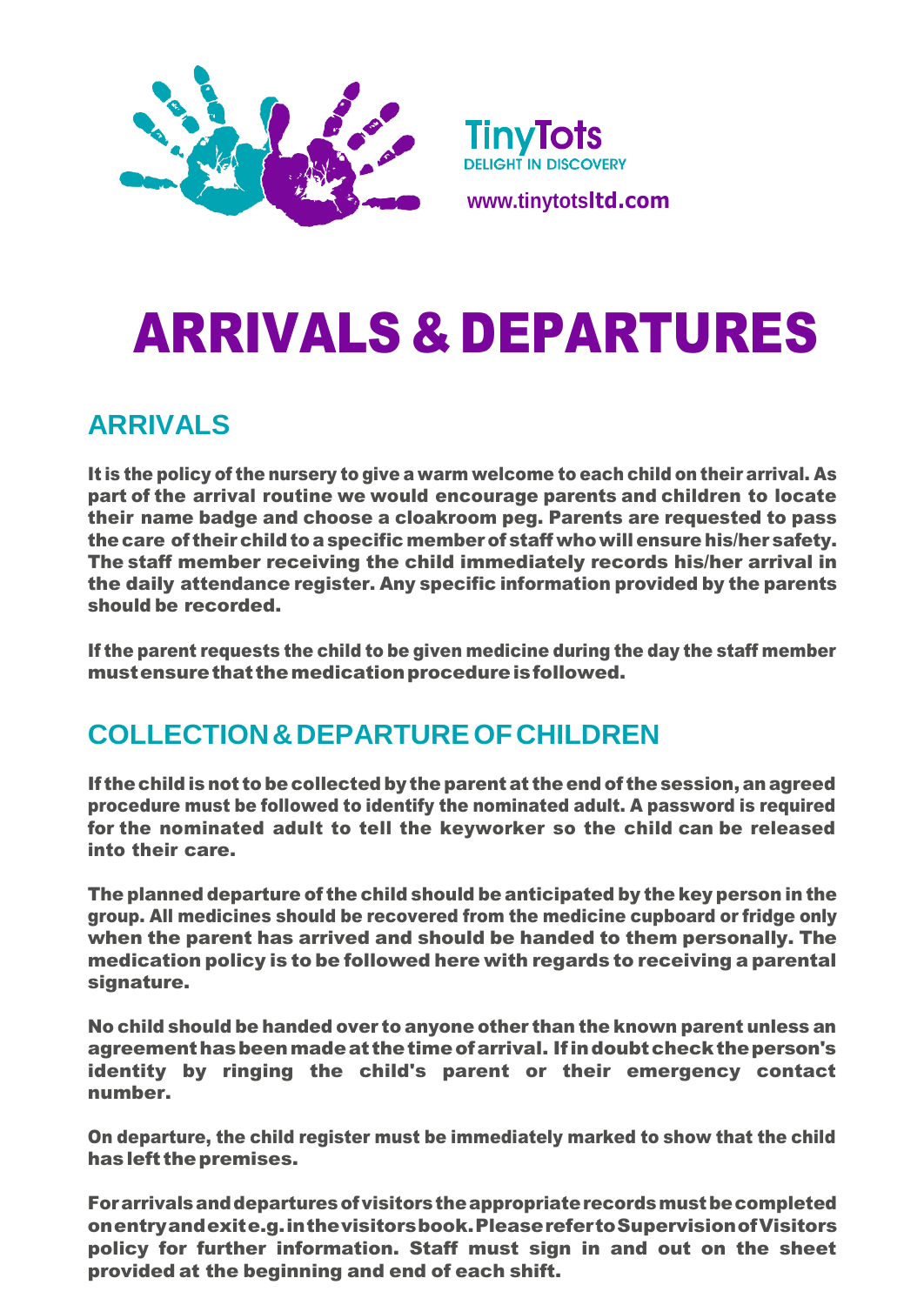

### **MAIN DOOR**

on arrival at the main door, each individual parent must ring the doorbell and wait to be invited into the nursery by a member of staff. Parents and visitors must not press the door release themselves or hold the door open in order to allow another parent access into the nursery.